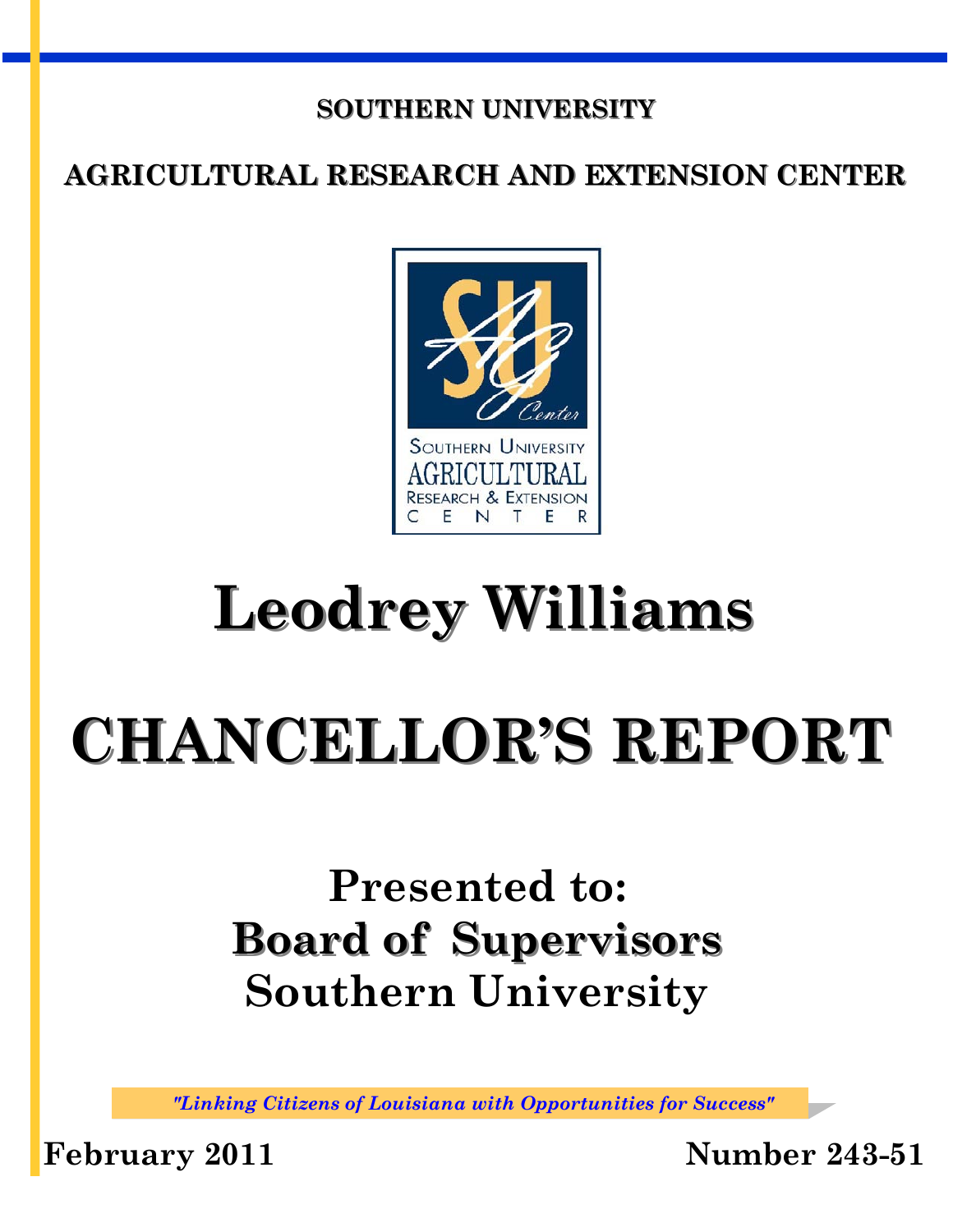#### **Southern University Ag Center, USDA Partner on Mentoring Program**

#### *Southern University Ag Center*

**Leodrey Williams Chancellor** 

**Adell Brown** Vice Chancellor, Finance and **Administration** 

**Kirkland Mellad**  Vice Chancellor for Research

**Gina E. Eubanks**  Vice Chancellor for Extension

**Christopher Rogers** Director of Technology Services

**Editors**  Bridget Udoh Donna C. Badon

**A. O. Williams Hall**  P.O. Box 10010 Baton Rouge, LA 70813

**Tel**: (225) 771-2242

**Fax**: (225) 771-2861

#### **Website**: www.suagcenter.com

Southern University Agricultural Research and Extension Center, an entity of the Southern University System, Leodrey Williams, Chancellor, Ronald Mason, Jr., System President, Darren Mire, Chairman, Board of Supervisors. It is issued in furtherance of the Cooperative Extension Work Act of December 1971, and the Agricultural Research Program, in cooperation with the U.S. Department of Agriculture. All educational programs conducted by the Southern University Agricultural Research and Extension Center are provided to all persons regardless of race, national origin, or disability. © 2008 SU Ag Center.

On January 31, the National 4-H Council announced that it has launched a nationwide mentoring initiative to increase youth social competency, family relationships, and academic success. The 4-H National Mentoring Program will provide funding to land-grant universities in 47 states to replicate three evidence-based Extension 4-H programs in communities that have an increased risk for youth delinquency. The Department of Jus-

tice's Office of Juvenile Justice and Delinquency Prevention (OJJDP) awarded a \$5 million grant to National 4-H Council in support of the 4-H National Mentoring Program. The grant comes as a part of the OJJDP's national effort to strengthen, expand and implement youth mentoring activities nationwide to improve the lives of millions of young Americans.

The Southern University Agricultural Research and Extension Center has been selected to implement *4-H LIFE – Living Interactive Family Education* as a part of the 4-H National Mentoring Program. Staff members recently joined representatives from other

state 4-H programs for training at the National 4 -H Youth Conference Center in Chevy Chase, MD, near Washington, DC, January 10-15, 2011. State 4-H programs selected from three of Cooperative Extension's proven mentoring programs to implement in their local communities: *4 -H Mentoring: Youth & Families with Promise (YFP)*, created by Utah State University; *4-H Tech Wizards,* created by Oregon State University; and *4-H Living Interactive Family Education (LIFE),* created by the University of Missouri.

The 4-H LIFE Program is a family strengthening program that addresses the needs of children of incarcerated parents. The overall objective of the 4-H LIFE Program is to promote a strong, healthy, and nurturing family environment for children of incarcerated parents, while helping incarcerated parents and trained 4-H volunteers become positive role models and mentors.

The program has three, interwoven components focused on parenting skills classes and planning meetings for the incarcerated parents and 4-H club meetings that unite children with their families inside the prison visiting room. These components are designed to create stronger parentchild bonds, improve the quality of prisonbased family visits, and increase youth decision -making and communication skills. Incarcerated parents are required to participate in weekly parenting, leadership, and planning meetings in order to qualify for the program. Children of offenders who are involved in 4-H LIFE are also enrolled as members of county 4 -H programs and are mentored by 4-H volunteers.



**Franklin addresses training group** 

*Continued on page 2*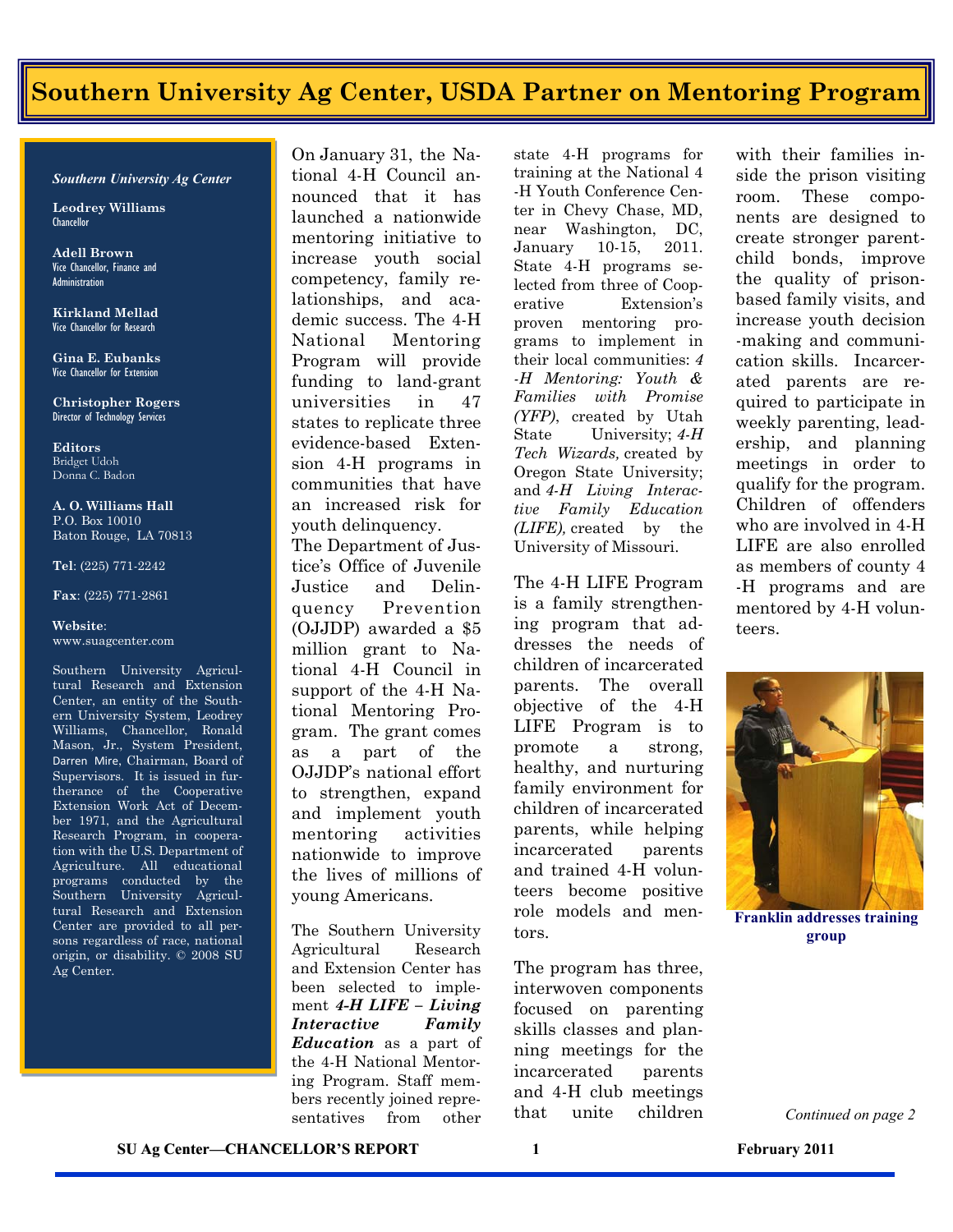#### **Mentoring program**

*Continued from page 1* 

It has been demonstrated that a trusting relationship with a caring adult can have a life-changing effect on a young person. The **Southern University Agricultural Research and Extension Center** will implement, monitor, and assess program mentoring strategies to create positive outcomes for youth. Research data indicates that mentoring programs have reduced first-time drug use by almost 50 percent and first-time alcohol use by 33 percent. In addition, mentored youth displayed greater confidence in their schoolwork and improved their academic performance.

The SU Ag Center Family and Human Development team received a grant in the amount of \$82,000 to implement the program. Three SU Ag Center representatives traveled to Chevy Chase, Maryland for a weeklong training to on implementing the program.

Principal Investigator Tiffany Franklin, along with Delores Johnson and Stacey Nevills, who will serve as site coordinators, attended the training. The team of three will implement the 4-H LIFE (Living Interactive Family Education) program, which is a replication from the University of Missouri Extension. The program in Louisiana will be implemented in the East Baton Rouge and St. Landry Parish Prisons.

The objective of this program is to afford incarcerated inmates an opportunity to spend quality time with their children during supervised visits utilizing the 4-H meeting model. The team from the University of Missouri has utilized this technique for approximately 10 years. During these visits, parents will practice new parenting skills, obtained during mandated monthly sessions. The benefits of the 4-H LIFE program is intended to get children excited about meaningful visits through the 4-H experience and will help build their communication and leadership skills while they see their incarcerated parents in a positive leadership role.



**Nevills, left, and Franklin in training** 

After being acquainted during a 3 -day tract and working with the team from the University of Missouri, Tiffany Franklin was asked to speak on behalf of the group during the closing ceremony. Franklin began by sharing with the audience, a quote she adopted years ago, "if you do what you've always done, you'll get what you've always gotten." Working with youth can be a challenge, but we can restore hope as change agents by calling our kids "atpromised" instead of "at-risk." This sends a more positive message by making it known that they still have a chance. "Hopefully, with this program, we can slow down the revolving door of youth getting involved in the justice system because parents are incarcerated," said Franklin.

#### **About 4-H**

4-H is a community of six million young people across America learning leadership, citizenship, and life skills. National 4-H Council is the private sector, non-profit partner of 4-H National Headquarters at the National Institute for Food and Agriculture (NIFA) within USDA. 4-H programs are implemented by 109 land-grant universities and the Cooperative Extension System through their 3,100 local Extension offices in every county across the country. Learn more about 4-H at [www.4-](http://www.4-H.org) [H.org.](http://www.4-H.org) 

For further detail, please contact Tiffany Franklin at 225-771-2242 or (225)771-2775.

*This project is supported by Award No. 2010-JU-FX-0016 awarded by the Office of Juvenile Justice and Delinquency Prevention, Office of Justice Programs*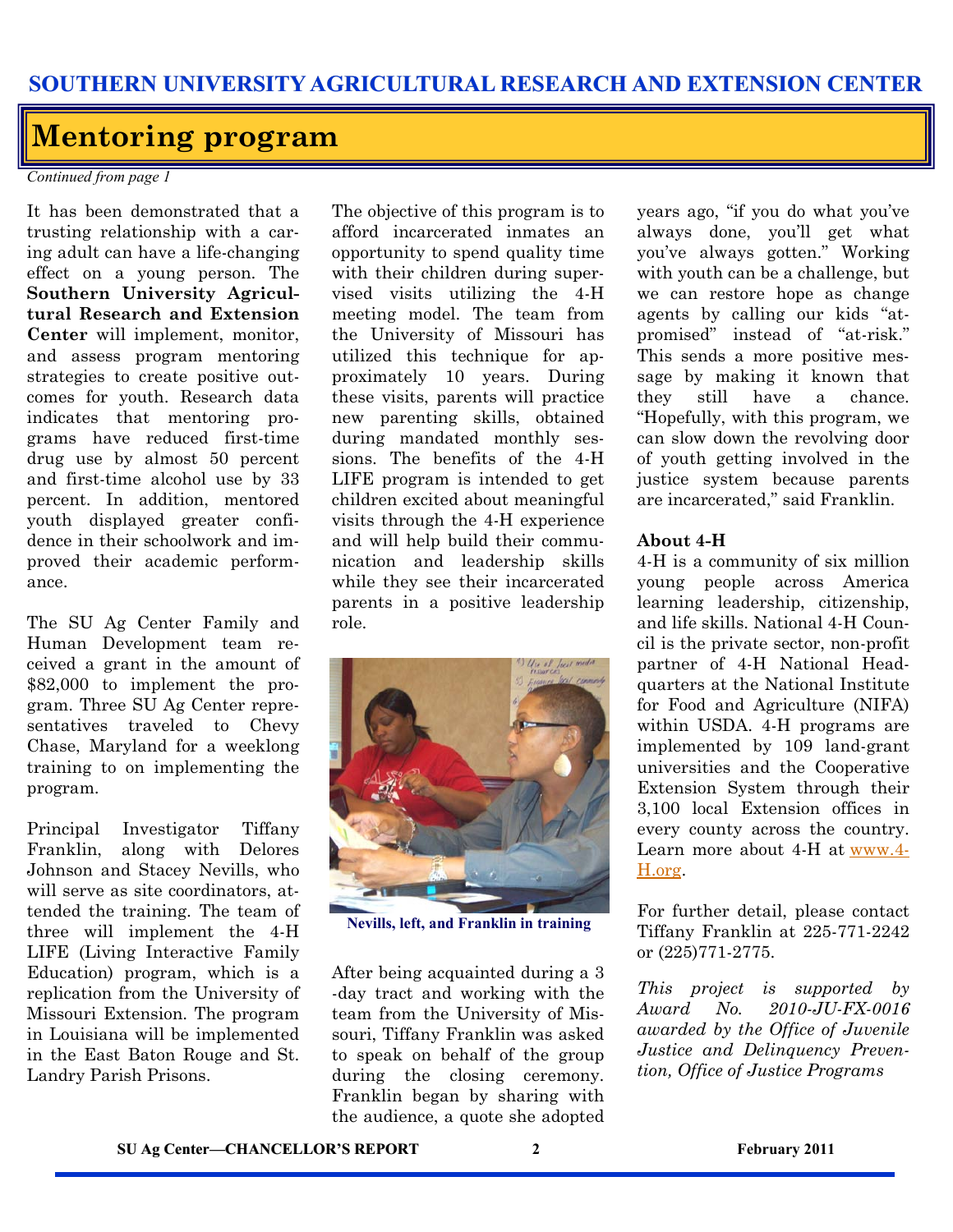## **SU Ag Center Faculty Participate in National Conference**

The USDA/National Institute of Food and Agriculture (USDA/NIFA) held its First Hispanic-Serving Institution Grant Program/1890 Capacity Building Grant Program Project Directors' conference in Washington, DC November last fall. Also held in conjunction with this conference was the Competitive Grants Workshop hosted by Virginia Tech University. The theme of the conference was "Promoting Student-Centered Learning and Engagement." Educators, researchers, and other scientists from the agricultural and food industry participated in the conference "to share their unique and enriching scholarly experiences within their respective learning environments" said Drs. Ali Mohamed and Irma Lawrence, NIFA National Program Leaders. The conference brought together experts from 1862, 1890, Hispanic-Serving Institutions (HSIs), and the USDA to share ideas on building institutional capacity and partnerships in the 21st Century. Faculty members representing the SU Ag Center were, Kamran Abdollahi, Yadong Qi, Danielle Collins, Glenda Johnson, Bridget Udoh, and Oscar Udoh.

Several high ranking officials from USDA/NIFA including Dr. Roger Beachy, Director; Dr. Ralph Otto, Deputy Director; and Dr. Henry Doan, Program Analyst-Planning and Accountability addressed the participants. They stressed the need for scientists to address issues pertaining to the priority science areas which include: Global Food security and Hunger, Climate Change, Sustainable Energy, Childhood Obesity, and Food Safety.

Participants at this intense conference also discussed issues during breakout sessions relating to the following topics: Plant science; agricultural economics and rural communities; successful education projects; environment; international programs; logic model; coordinated agricultural projects; and capacity building for minority serving institutions. Altogether, twenty-five HSIs and thirteen 1890 Institutions were represented at the conference. The last day of the conference was devoted to poster presentations set up in the USDA South Building Jefferson Auditorium and a visit to the National Science Foundation (NSF). Several Southern University alumni from the College of Agricultural, Family and Consumer Sciences and USDA senior officials took time to visit the poster exhibits. Officials included Allison Thomas, Special Assistant to the Deputy Administrator; Daniel Whitley, Deputy Director, Trade and Biofuels Analysis Division; Arthur Neal, Director of Program Administration, Agricultural Marketing Service; and Garland Robertson, Program Specialist, NIFA.

Project presentations and representatives from the SU Ag Center were as follows: Application of Nanotechnology in Forest Health Management by Yadong Qi; Plant Biosecurity Short Courses to Enhance Urban Forestry Education and Training at Southern University by Danielle Collins; Enhancement of K-12 Pipeline in Family and Consumer Sciences Using an Innovative Recruitment and Retention Model by Glenda Johnson; Strategies to Improve Farm and Business Efficiency Through Integrated Communications by Bridget Udoh; Enhancing the Teaching Capacity of Urban Forestry Program at Southern University

and A & M College by Kamran Abdollahi; and Academy for the Academic Enhancement of High School Students in the Food and Agricultural Sciences by Oscar Udoh.



**Johnson explains project to poster visitor, left** 



**SU Ag Center conference participants, l-r: D. Collins, K. Abdollahi, B. Udoh, Y. Qi and O. Udoh**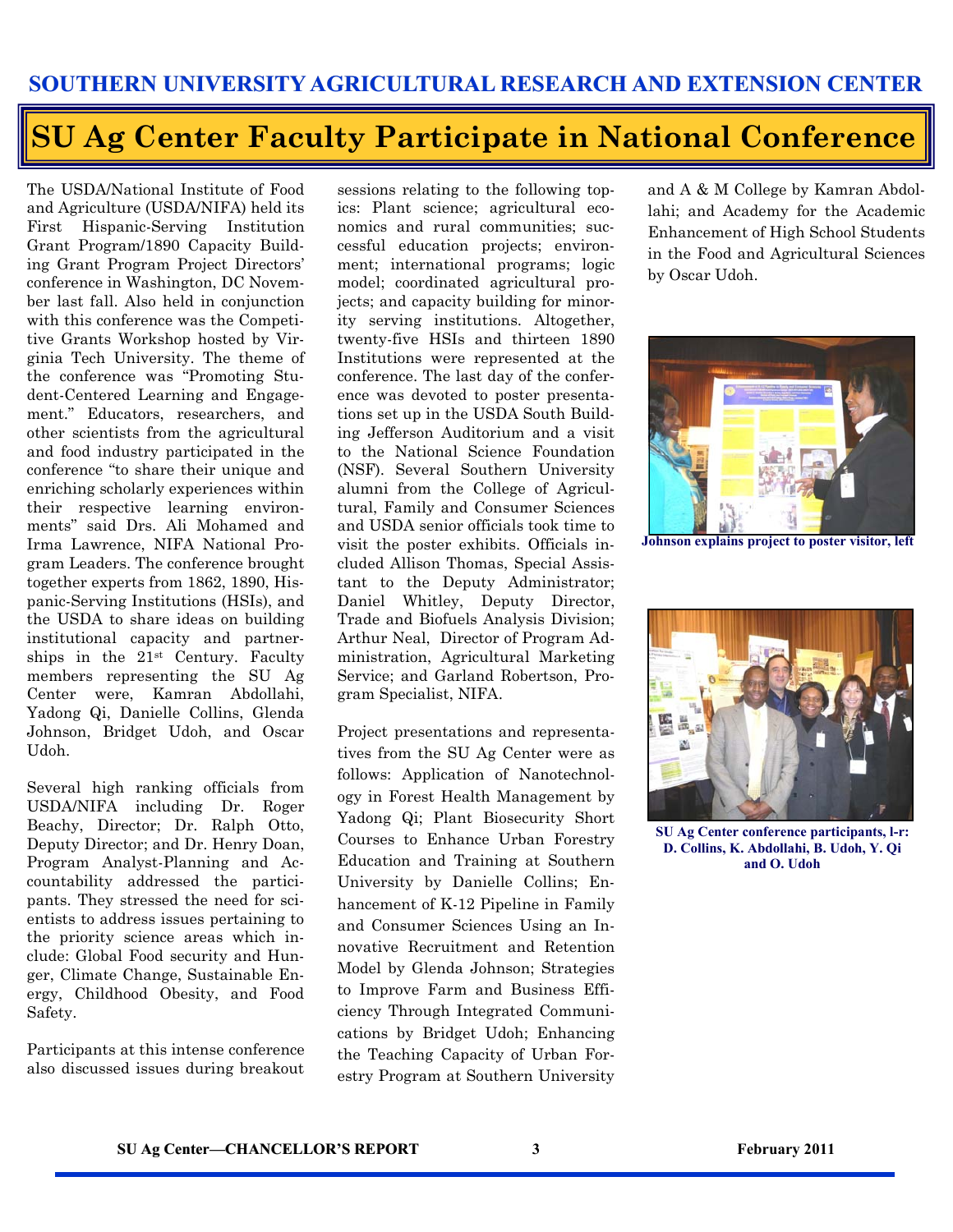#### **SU Ag Center Conducts Successful Program in Orleans Parish**

 The 4-H/Y.E.S. Club at Thurgood Marshall Early College in New Orleans participated in a poultry project entitled "From Farm to Feast." The students raised broilers from one-day old to four months starting in September 2010 utilizing a 4-H curriculum under the supervision of Hendrix Broussard, Orleans county agent. The students and teacher built a brooder for the small chicks, and when the broilers were older, they built a pen for them.

During this project, students learned about the poultry industry, its impact on the state's economy, the incubation period of eggs, and career choices in the agricultural and food sciences.

As a result of this project, India Jackson became the first student from Orleans Parish to participate in the State Fair of Louisiana Youth Livestock Show held in Shreveport. "This was a great experience and I hope it continues after I graduate," said Jackson. She competed with 45 other youth from across the state and aspires to become a veterinarian.

On the business end of the project, students used chicken waste to make a compost mound. The compost was used to fertilize a sunflower garden on the northwest corner of the campus. The group cut the sunflower heads and harvested the seeds for roasting.

The highlight of the project was the opportunity for students to participate in the harvesting of the broilers. Some of the project participants were selected to visit the Southern University Agricultural Research and Extension Center in Baton Rouge. Upon their arrival at the Southern University poultry unit, Curtis Chisley, Livestock and Meat Specialist, lectured on incubators, types of chicken breeds and their uses for meat, eggs or show. He also informed them that 40% of adults in the United Sates work in an agricultural related career.



**Students harvest chicken on SU campus** 

Paul Thomas initiated the harvesting process by giving the students safety rules. Each student was encouraged to participate in the slaughtering of the broilers. The students also had an opportunity to visit the beef farm where they participated in cattle branding under the supervision of Assistant Research Farm Superintendent Linus Harleaux and other Experiment Station employees. They learned about the purpose of branding, and the different types of livestock branding techniques,



**Mr. Harleaux assists student with cattlebranding at SU Experiment Station** 

including hot and freeze. Renita Marshall, D.V.M., enlightened the students on herd rotation, parasite control, mixed species grazing of cattle and goats.

The day ended with a visit to the meat technology laboratory where students observed a real slaughter room. "This is an experience we will never forget and hope we get to do it again next year," they said.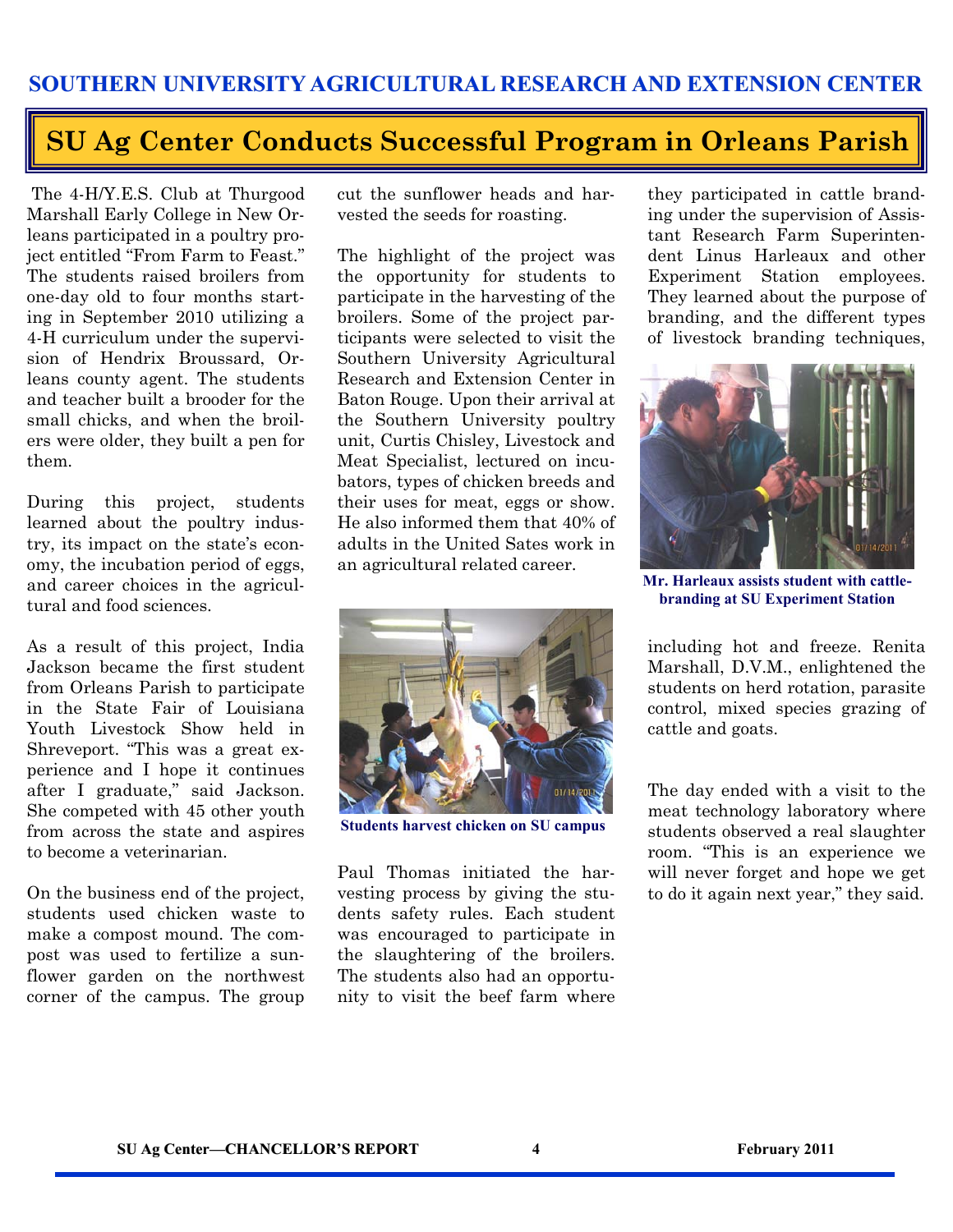#### **SOUTHERN UNIVERSITY AGRICULTURAL RESEARCH AND EXTENSION CENTER**

#### **St. Helena Parish Receives Grant to Confront Childhood Obesity**

 The SU and LSU Agricultural Centers in St. Helena Parish have been awarded a "Confronting Childhood Obesity" grant. This grant from the Louisiana 4-H Foundation mini-grant program is designed to provide resources and opportunities for community partners as they work to develop and implement programs aimed at reducing childhood obesity.

The program objectives through this grant are to increase: youth, adult and community partnerships utilizing positive youth development practices in addressing health issues, in particular childhood obesity; the number of youth/ adults reached through learning experiences addressing childhood obesity; awareness of personal behaviors relative to obesity in youth/adults.

This grant will be incorporated throughout St. Helena Parish through the collaboration of community partners, including the St. Helena Parish school system, police jury, sheriff's department, Turner Chapel A.M.E. Church, the Council on Aging and nursing homes.



**Students learn about leafy greens** 

Healthy Living Week, Multicultural Food Week and a Health Fair are types of programs anticipated in this grant. Schools will incorporate the grant into health classes in which students are taught to practice a healthy lifestyle.

Youth agent Angela Myles and the LSU/SU AgCenter staff look forward to partnering with the community in helping to reduce childhood obesity and live better, healthier lifestyles.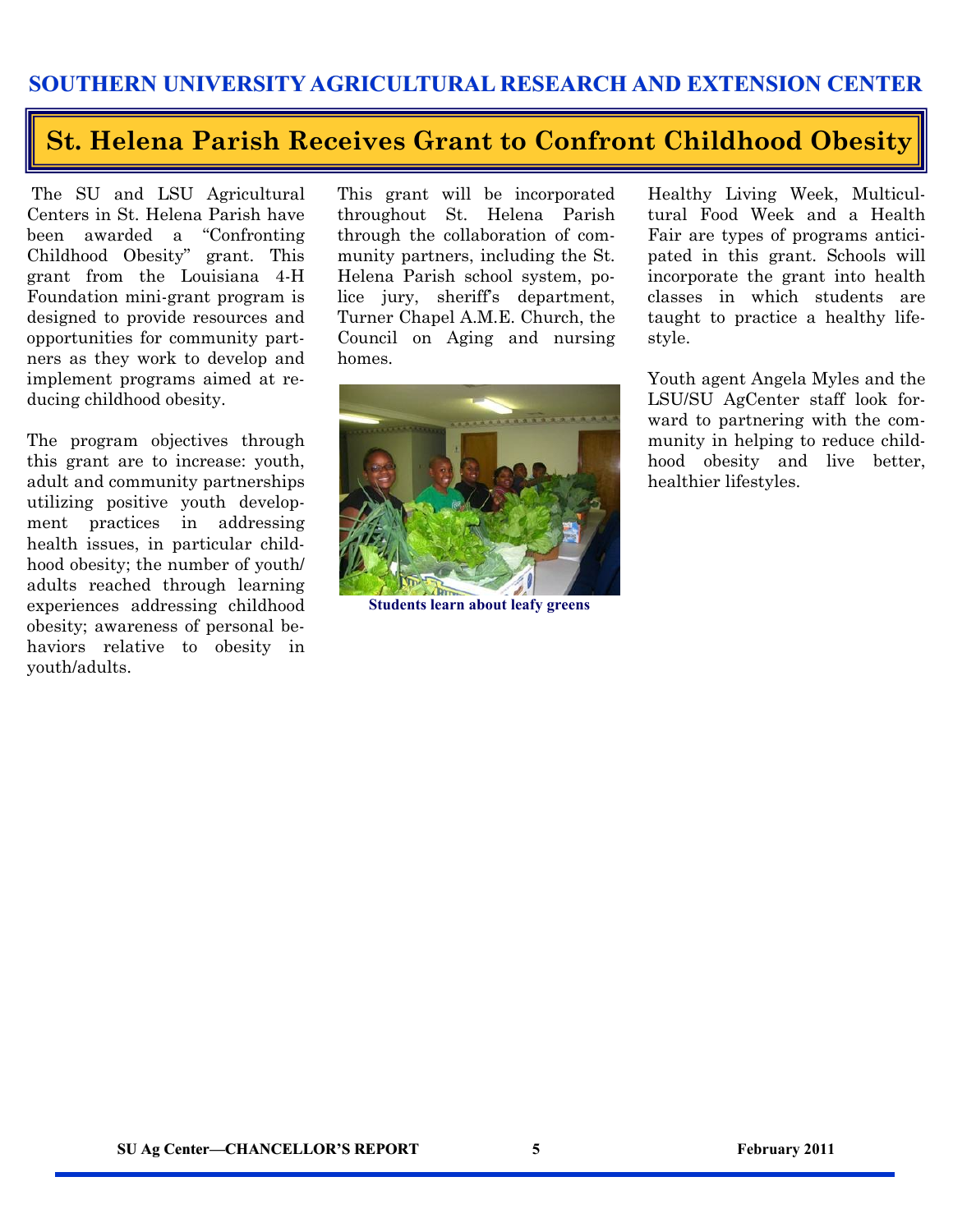#### **Broadmoor High School Students Experience Agriculture at SU Ag Center**

 The Broadmoor High School 9th and 10th grade business class visited the Southern University Ag Center on January 21. The students wanted to learn about agriculture and the impact it has made over time.

Robert "Bob" Rene, SU Office of student recruitment and admissions. The students learned that now is the time to prepare for the ACT exam and how to do so. They asked many questions that they would not normally be able to ask at recruitment nights.

Andra Johnson, associate professor of Urban Forestry, enlightened the students on educational career paths in agricultural and food sciences. He also spoke about volunteering now in areas of interest in an effort to gain necessary experience.

The students participated in hands-on lab activities with Renita Marshall, D.V.M. in the area of animal science. The students had an opportunity to observe different parasites under the microscope while learning how these organisms affect the goat industry.

Daniel Collins, professor of Urban Forestry, guided students in diagnosing different diseases in trees.

The last activity for the day was a riding tour of the Southern University Campus. "I never realized how many different things you can do in agriculture without even going into a field or living on a farm. Mrs. Monroe and everyone here made it fun and exciting. It is something to really consider now," said LeTricia, one of the 9th grade students.

Christie Monroe, Livestock Show Manger/Assistant Specialist of animal Science, organized the event.

### **Southern University Ag Center Nutritionist Certified**



Nutrition Education Assistant Melody Coco of Avoyelles Parish was one of 12 graduates from the Master Nutrition class in Alexandria

on January 12. This achievement followed the completion of a program organized by the LSU Ag-Center.

The Master Nutrition program is modeled after the very popular Master Gardener program. After taking six five-hour sessions last fall, Master Nutrition volunteers

were certified to teach basic nutrition and food safety lessons to the public. Many of the volunteers will work with head start programs, elementary schools and senior centers in the community.

LSU AgCenter faculty trained these volunteers in the areas of wellness, exercise and fad diets, the MyPyramid food guidance system, dietary guidelines, serving sizes, nutrients, food labels, meal planning, modifying recipes and food safety. Each volunteer also performed 15 hours of service and passed a competency test to become certified.

LSU AgCenter Regional family and Consumer Sciences Coordinator Quincy Cheek said to participants, "The goal is a healthy Louisiana. I have big plans for you." Cheek also added that she'll offer continuing education to the Master Nutritionists quarterly.

For more details, please visit: [http://text.lsuagcenter.com/en/](http://text.lsuagcenter.com/en/communications/news/headline_news/LSU-AgCenter-certifies-12-Master-Nutrition-volunteers-.htm) [communications/news/](http://text.lsuagcenter.com/en/communications/news/headline_news/LSU-AgCenter-certifies-12-Master-Nutrition-volunteers-.htm) [headline\\_news/LSU-AgCenter](http://text.lsuagcenter.com/en/communications/news/headline_news/LSU-AgCenter-certifies-12-Master-Nutrition-volunteers-.htm)[certifies-12-Master-Nutrition](http://text.lsuagcenter.com/en/communications/news/headline_news/LSU-AgCenter-certifies-12-Master-Nutrition-volunteers-.htm)[volunteers-.htm](http://text.lsuagcenter.com/en/communications/news/headline_news/LSU-AgCenter-certifies-12-Master-Nutrition-volunteers-.htm)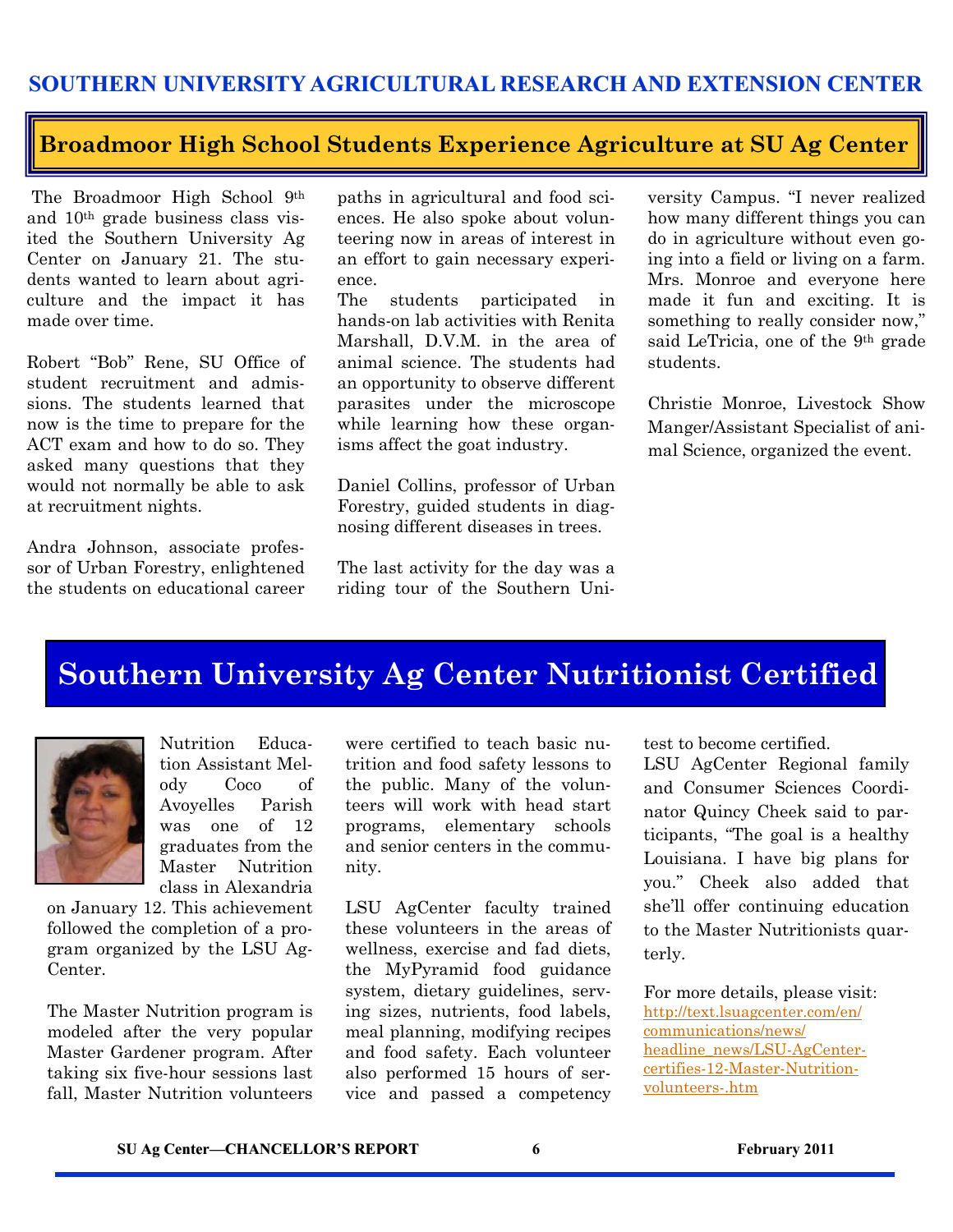#### **Staff activities**

**Bridget Udoh,** communications specialist, conducted a focus group session to launch a USDA project which seeks to study the best strategy to strengthen communications between limited resource clientele and the SU Ag Center. Limited resource producers and business owners in Louisiana will identify their preferred type and mode of information as they learn multiple ways to access accurate and timely information for decisionmaking and ultimately increase profit.

The three-year project will involve 100 participants from ten Louisiana parishes. The first focus group session which recruited eight participants was held in St. Martin Parish Library, January 25. Other team members who assisted in facilitating the focus group included, Oscar Udoh, coordinator for Planning and Evaluation, Andra Johnson, associate professor, Urban Forestry, Candace Semien, consultant, and Charles Butler, Jr., doctoral student, Urban Forestry.



**Udoh, left, interacts with focus group participants** 

**Sarah Sims,** Extension Aide, Madison Parish, invited SU Ag Center County Agent Chris Robichaux, PhD, St. Martin/Iberia Parishes, and County Agent Terry Washington, Rapides Parish, to conduct an educational workshop for 56 Tallulah Elementary School gardeners in Madison Parish targeting the School Garden Project participants. The youth learned about plant structure such as root, stems, leaves, flowers and seeds. They participated in an exciting activity of transplanting seedlings. Each student, under the direction of Washington and Sims, learned how to carry out the transplant. The student gardeners also held their first fall green sale which was a big success.



**Washington interacts with students** 

**Sims** conducted the 1st Thursday Lunch & Learn Diabetes Awareness which attracted 39 participants to the monthly program. This educational program was sponsored by Southern University Ag Center, Dr. Ronal Wyche, M.D. of Outpatients Medical Center and Assistant LaKeisha William, Terri Crawford, and LSU Ag Center. Participants were made aware of the dangers of Diabetes. As a result of the program, a series of diabetes educational workshops will be held on every Tuesdays beginning January 18th, from noon-5:30 p.m. at LSU/Southern University Ag Center extension office.



**Cross section of 1st Thursday meeting** 

She also held an in-service workshop on childhood obesity in which eight teachers participated. She used the "Healthy Me" Curriculum Munching & Reading through MyPyramid to teach the problems caused by childhood obesity; changes that can be made; ways to encourage classroom activities; ways to improve school health; and tips for parents. Each teacher participated in hands-on activities that they can use in the classroom to promote reading and fitness.



**In-service training participants**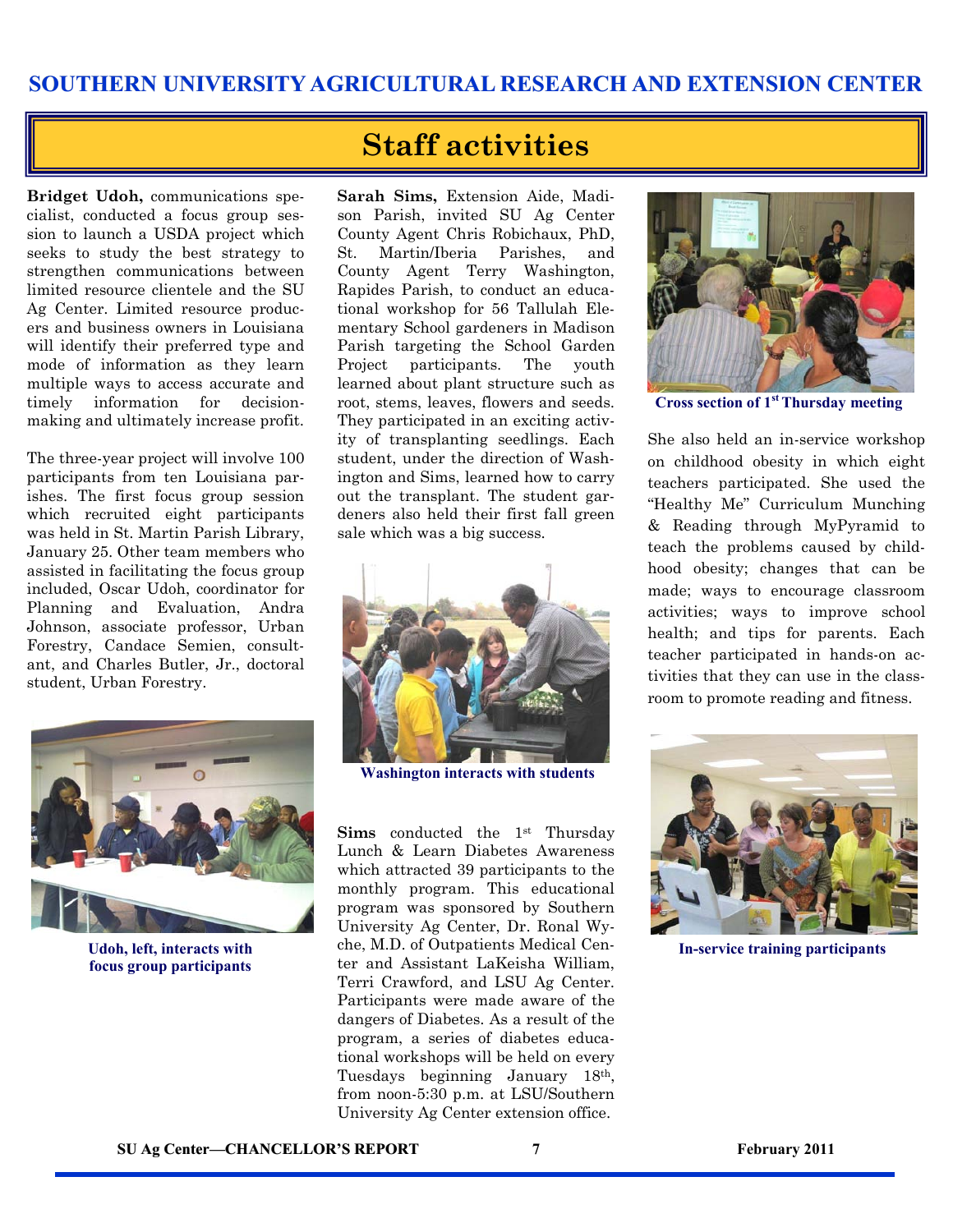#### **SOUTHERN UNIVERSITY AGRICULTURAL RESEARCH AND EXTENSION CENTER**

#### *Upcoming Events*

- **February 1**, parenting **c**lass on Family Stress, La JET, Baton Rouge. Contact: Delores Johnson, (225) 771- 2242 ext. 237
- **February 5**, Louisiana Small Farmer Agricultural Leadership Institute: Lafayette. Contact: Dawn Mellion-Patin at 225-771-2242
- **February 8**, parenting **c**lass on Family Stress, La JET, Baton Rouge. Contact: Delores Johnson, (225) 771- 2242 ext. 237
- **February 15**, parenting **c**lass on Family Stress, La JET, Baton Rouge. Contact: Delores Johnson, parent educator, (225) 771-2242 ext. 237
- **February 22**, parenting **c**lass on Family Stress, La JET, Baton Rouge. Contact: Delores Johnson, parent educator, (225) 771-2242 ext. 237
- **March 1**, parenting **c**lass on Family Stress, La JET, Baton Rouge. Contact: Delores Johnson, parent educator, (225) 771-2242 ext. 237
- **March 3-5,** 68th Annual State Livestock Show, M.A. Edmond Livestock Show Arena, Baton Rouge. Contact: Christie Monroe at 225-771-2242
- **Mar 5**, Louisiana Small Farmer Agricultural Leadership Institute Graduation Ceremony, SU Ag Center, Baton Rouge. Contact: Dawn Mellion-Patin at 225-771-2242
- **March 8**, parenting **c**lass on Family Stress, La JET, Baton Rouge. Contact: Delores Johnson, parent educator, (225) 771-2242 ext. 237
- **March 15**, parenting **c**lass on Family Stress, La JET, Baton Rouge. Contact: Delores Johnson, parent educator, (225) 771-2242 ext. 237
- **March 17—19,** Louisiana Small and Minority Farmers' Conference, Baton Rouge. Contact: Dawn Mellion-Patin at 225-771-2242
- **March 22**, parenting **c**lass on Family Stress, La JET, Baton Rouge. Contact: Delores Johnson, (225) 771- 2242 ext. 237
- **Mar 23 – 27**, Ag Institute East Coast Tour and Graduation, North Carolina A & T State University/ Washington DC. Contact: Dawn Mellion Patin
- **March 29**, parenting **c**lass on Family Stress, La JET, Baton Rouge. Contact: Delores Johnson, (225) 771- 2242 ext. 237
- **March 29**, Seventh Annual Connecting Businesses with Contracts Procurement Conference. Contact: Gloria London, (225) 225-771-2242 or 771-4107